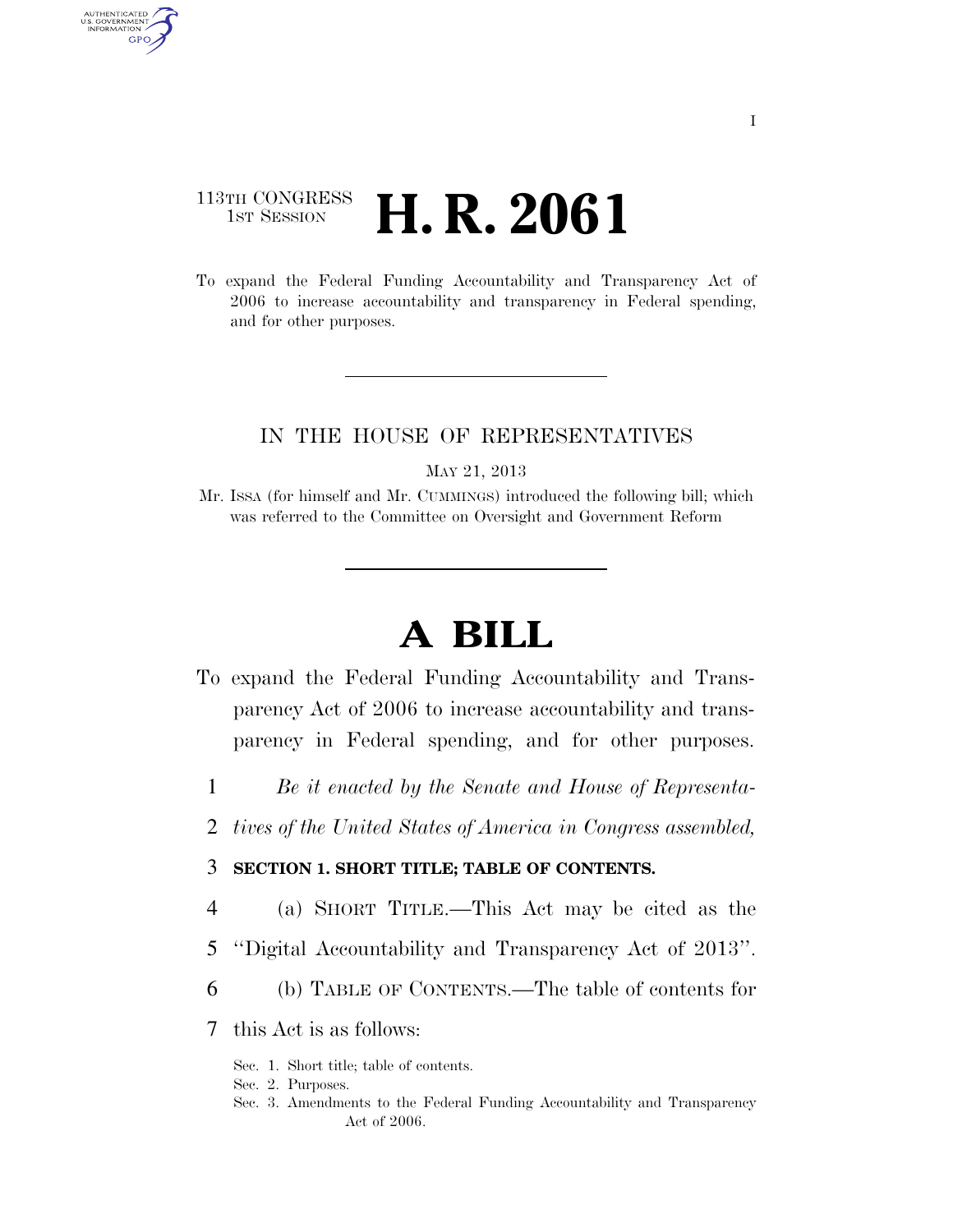- Sec. 5. Classified and protected information.
- Sec. 6. American Recovery and Reinvestment Act of 2009 amendments.
- Sec. 7. Disaster Relief Appropriations Act of 2013 amendments.
- Sec. 8. Executive agency accounting and other financial management reports and plans.

#### **SEC. 2. PURPOSES.**

The purposes of this Act are to—

 (1) expand the Federal Funding Accountability and Transparency Act of 2006 by disclosing direct Federal agency expenditures and linking Federal contract, loan, and grant spending information to programs of Federal agencies in order to enable tax- payers and policymakers to track Federal spending more effectively;

 (2) provide consistent, reliable, and searchable Government-wide spending data that is displayed ac- curately for taxpayers and policymakers on USASpending.gov;

 (3) analyze Federal spending data to proactively prevent waste, fraud, abuse, and im-proper payments;

 (4) simplify reporting for entities receiving Fed- eral funds by streamlining reporting requirements and reducing compliance costs while improving transparency; and

 (5) improve the quality of data submitted to USASpending.gov by holding Federal agencies ac-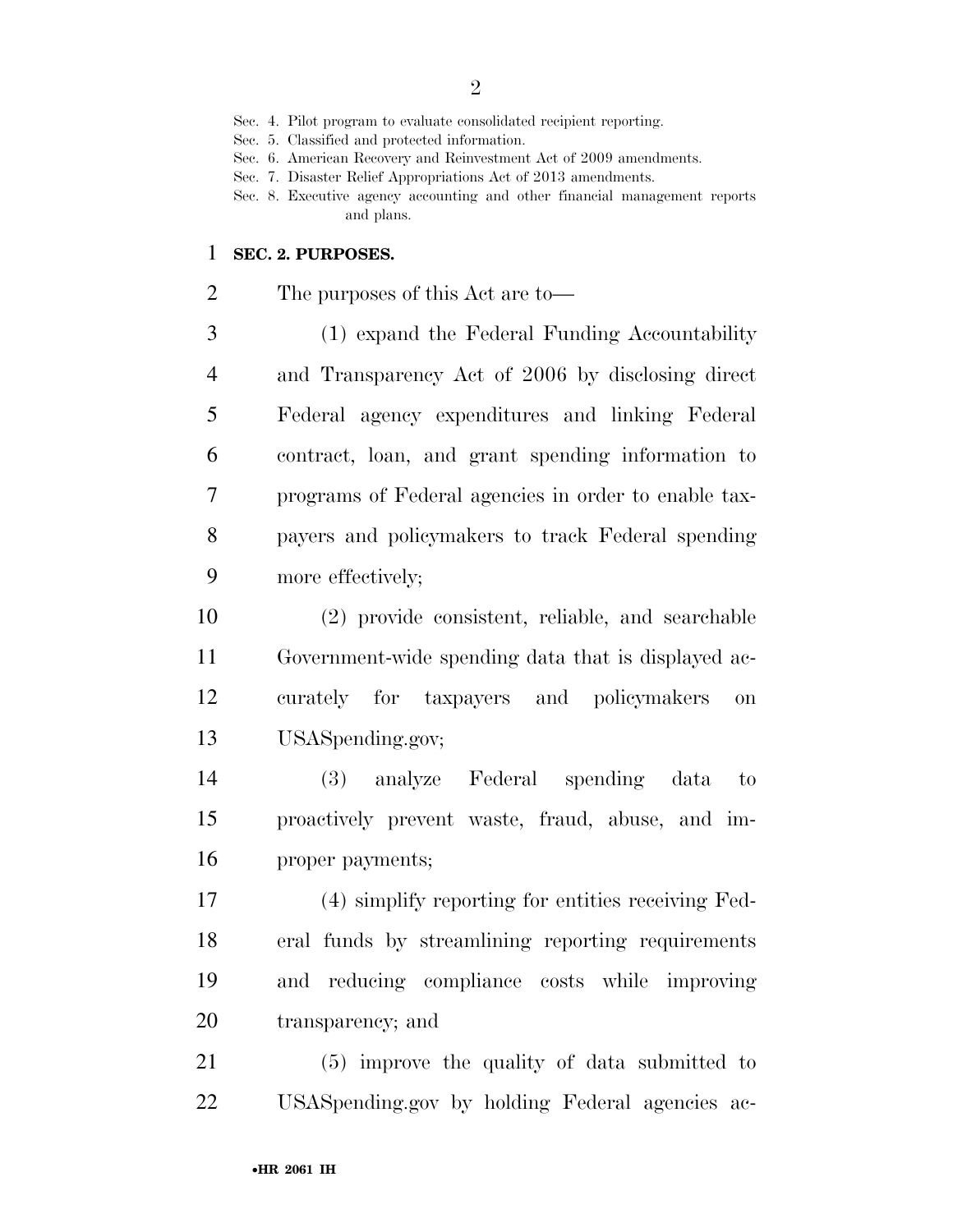| $\mathbf{1}$   | countable for the completeness and accuracy of the      |
|----------------|---------------------------------------------------------|
| $\overline{2}$ | data submitted.                                         |
| 3              | SEC. 3. AMENDMENTS TO THE FEDERAL FUNDING AC-           |
| $\overline{4}$ | COUNTABILITY AND TRANSPARENCY ACT OF                    |
| 5              | 2006.                                                   |
| 6              | Section 2 of the Federal Funding Accountability and     |
| 7              | Transparency Act of 2006 (31 U.S.C. 6101 note) is       |
| 8              | amended—                                                |
| 9              | (1) in the section heading, by striking " $\text{FULL}$ |
| 10             | DISCLOSURE OF ENTITIES RECEIVING FED-                   |
| 11             | <b>ERAL FUNDING"</b> and inserting "DISCLOSURE OF       |
| 12             | FEDERAL FUNDING";                                       |
| 13             | $(2)$ in subsection $(a)$ —                             |
| 14             | $(A)$ by redesignating paragraphs $(2)$ and             |
| 15             | $(3)$ as paragraphs $(3)$ and $(7)$ , respectively;     |
| 16             | (B) by inserting after paragraph (1) the                |
| 17             | following new paragraph $(2)$ :                         |
| 18             | "(2) FEDERAL AGENCY.—The term 'Federal                  |
| 19             | agency' has the meaning given the term 'Executive       |
| 20             | agency' under section 105 of title 5, United States     |
| 21             | $Code.$ ";                                              |
| 22             | $(C)$ by inserting after paragraph $(3)$ , as re-       |
| 23             | designated by subparagraph $(A)$ , the following        |
| 24             | new paragraphs:                                         |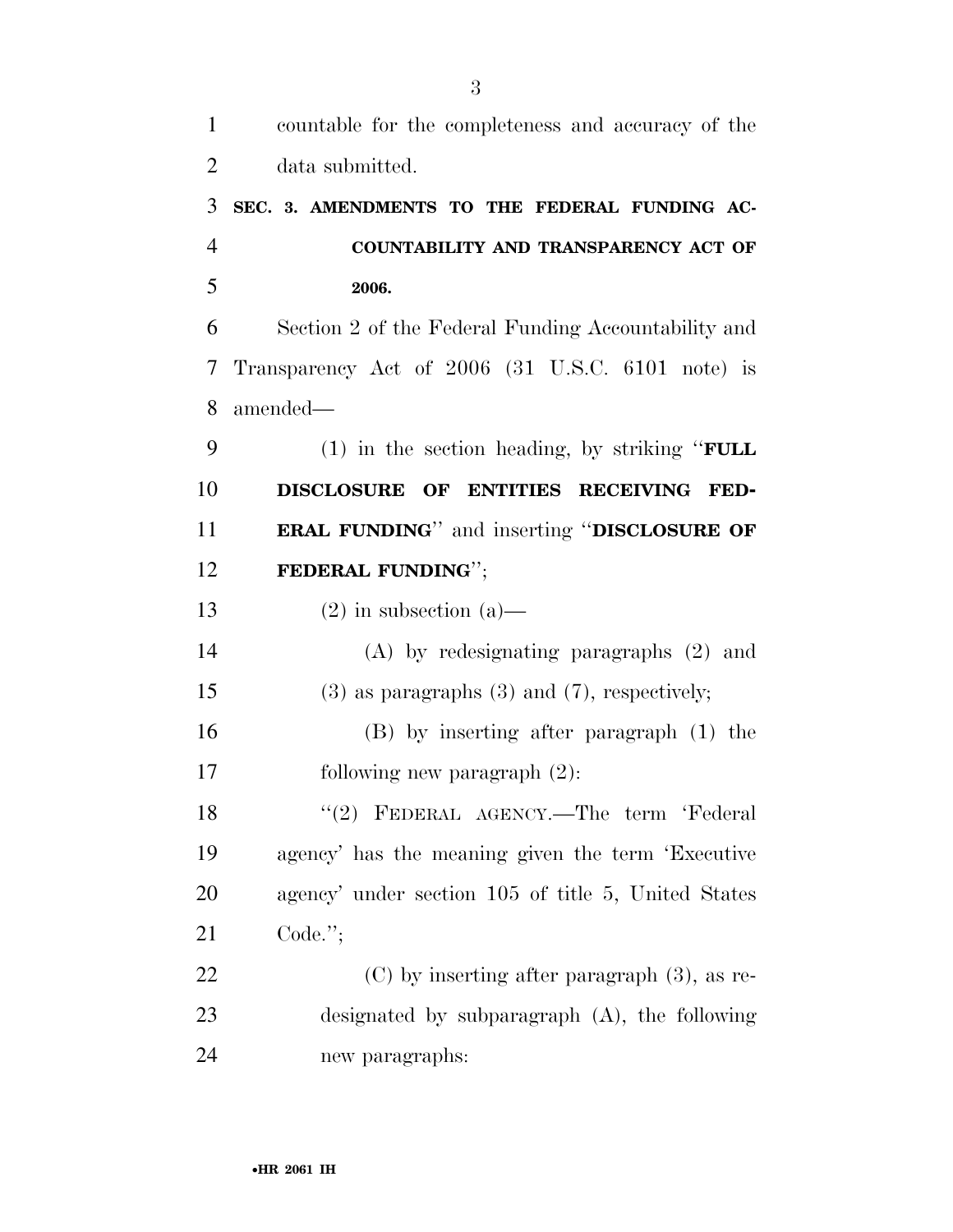| $\mathbf{1}$   | "(4) FEDERAL FUNDS.—The term 'Federal                 |
|----------------|-------------------------------------------------------|
| $\overline{2}$ | funds' means any funds that are made available to     |
| 3              | or expended by a Federal agency.                      |
| $\overline{4}$ | "(5) OBJECT CLASS.—The term 'object class'            |
| 5              | means the category assigned for purposes of the an-   |
| 6              | nual budget of the President submitted under sec-     |
| 7              | tion 1105(a) of title 31, United States Code, to the  |
| 8              | type of property or services purchased by the Fed-    |
| 9              | eral Government.                                      |
| 10             | " $(6)$ PROGRAM ACTIVITY.—The term 'program           |
| 11             | activity' has the meaning given that term under sec-  |
| 12             | tion $1115(h)$ of title 31, United States Code."; and |
| 13             | (D) in paragraph $(7)$ , as redesignated by           |
| 14             | subparagraph $(A)$ —                                  |
| 15             | $(i)$ in subparagraph $(B)$ , by striking             |
| 16             | "paragraph $(2)(A)(i)$ " and inserting "para-         |
| 17             | graph $(3)(A)(i)$ "; and                              |
| 18             | (ii) in subparagraph (C), by striking                 |
| 19             | "paragraph $(2)(A)(ii)$ " and inserting               |
| 20             | "paragraph $(3)(A)(ii)$ ";                            |
| 21             | $(3)$ in subsection $(b)$ —                           |
| 22             | $(A)$ in paragraph $(1)$ —                            |
| 23             | (i) by striking "the Office of Manage-                |
| 24             | ment and Budget" and inserting "the Sec-              |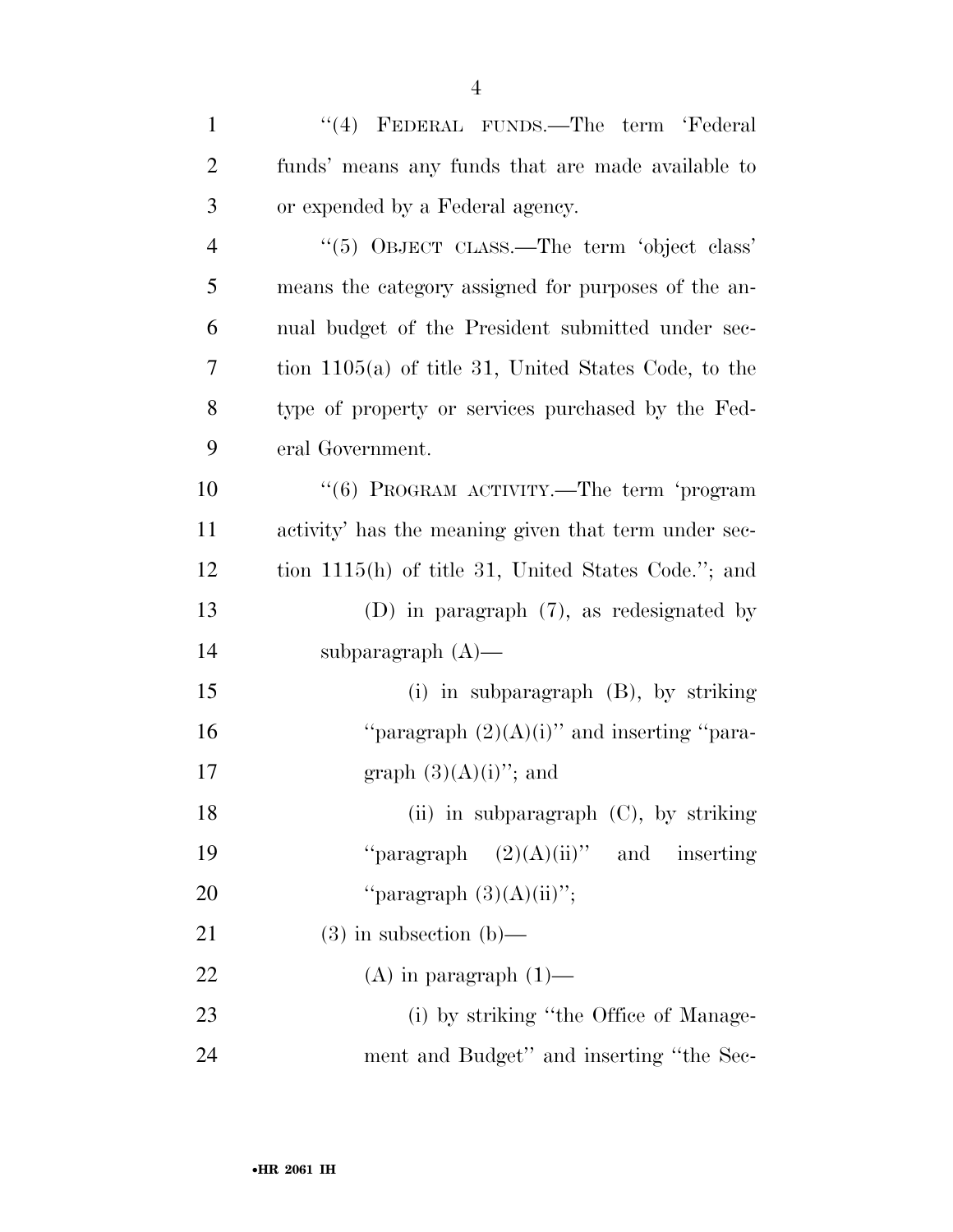| $\mathbf{1}$   | retary of the Treasury" each place it ap-       |
|----------------|-------------------------------------------------|
| $\overline{2}$ | pears;                                          |
| 3              | (ii) by redesignating subparagraphs             |
| $\overline{4}$ | $(A)$ through $(G)$ as clauses $(i)$ through    |
| 5              | (vii), respectively, and adjusting the mar-     |
| 6              | gin accordingly;                                |
| 7              | (iii) by striking "for each Federal"            |
| 8              | award—" and inserting the following: "for       |
| 9              | all Federal funds—                              |
| 10             | "(A) for each Federal agency, component         |
| 11             | of a Federal agency, appropriations account,    |
| 12             | program activity, and object class (including   |
| 13             | any subcomponent of an object class), and other |
| 14             | accounts or data as appropriate—                |
| 15             | "(i) the amount of budget authority"            |
| 16             | available;                                      |
| 17             | "(ii) the amount obligated;                     |
| 18             | "(iii) the amount of outlays;                   |
| 19             | "(iv) the amount of any Federal funds           |
| 20             | reprogrammed or transferred; and                |
| 21             | $f'(v)$ the amount of expired and unex-         |
| 22             | pired unobligated balances; and                 |
| 23             | "(B) for each Federal award—"; and              |
| 24             | (iv) in subparagraph $(B)(iii)$ , as so         |
| 25             | designated by this subparagraph, by insert-     |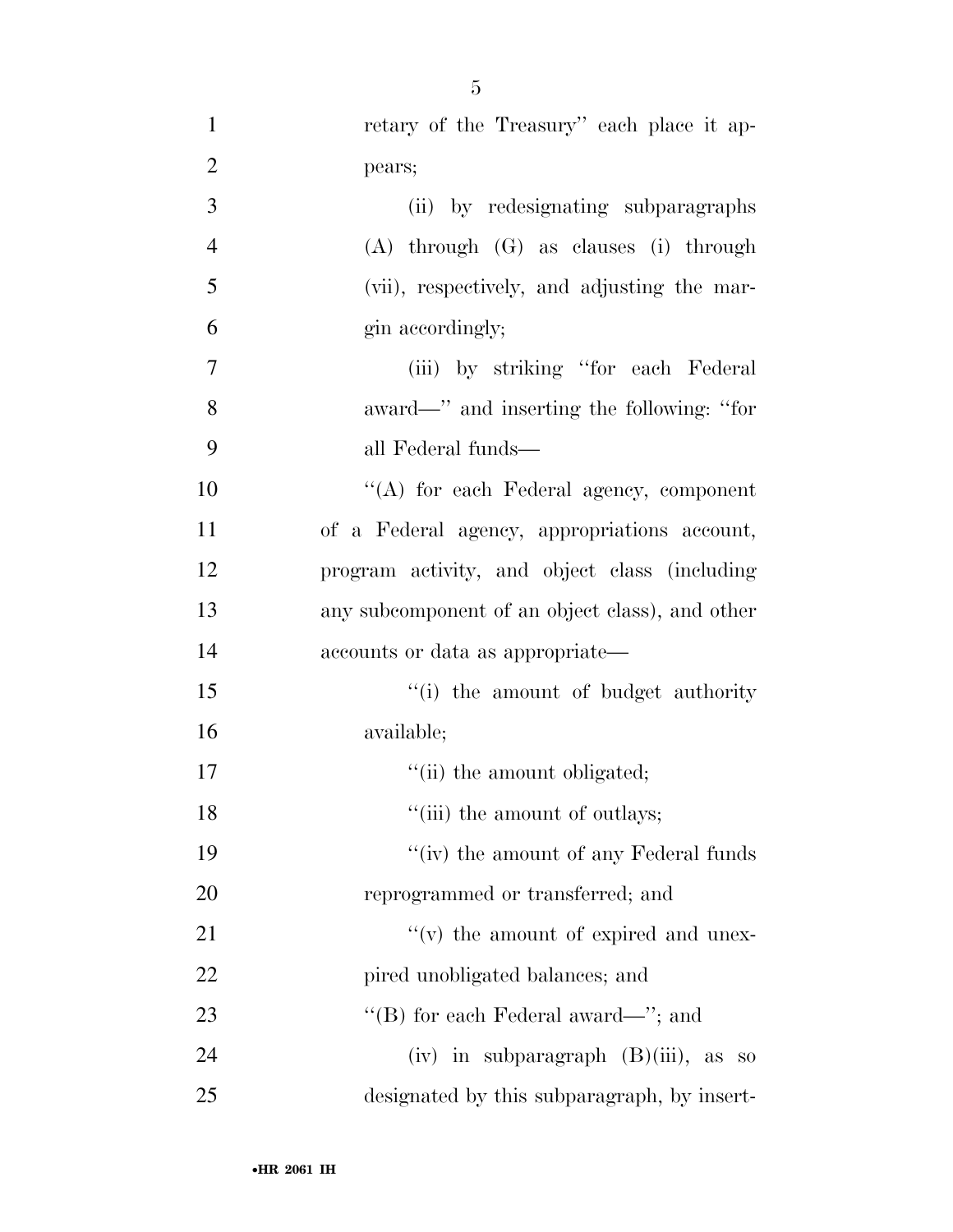| $\mathbf{1}$   | ing ", which shall be assigned a unique              |
|----------------|------------------------------------------------------|
| $\overline{2}$ | identifier," after "information on<br>the            |
| 3              | award";                                              |
| $\overline{4}$ | $(B)$ in paragraph $(3)$ —                           |
| 5              | (i) by striking "The Director of the                 |
| 6              | Office of Management and Budget" and                 |
| 7              | inserting "The Secretary of the Treasury";           |
| 8              | and                                                  |
| 9              | (ii) by striking "the Director" and in-              |
| 10             | serting "the Secretary";                             |
| 11             | $(C)$ in paragraph $(4)$ —                           |
| 12             | (i) by striking "the Director of the                 |
| 13             | Office of Management and Budget" and                 |
| 14             | inserting "the Secretary of the Treasury";           |
| 15             | and                                                  |
| 16             | (ii) by striking "the Director" and in-              |
| 17             | serting "the Secretary", each place it ap-           |
| 18             | pears; and                                           |
| 19             | (D) by adding at the end the following:              |
| 20             | "(5) APPLICATION OF DATA STANDARDS.—The              |
| 21             | Secretary of the Treasury shall apply the data       |
| 22             | standards established under subsection (e) to all    |
| 23             | data collection, data dissemination, and data publi- |
| 24             | cation required under this section.                  |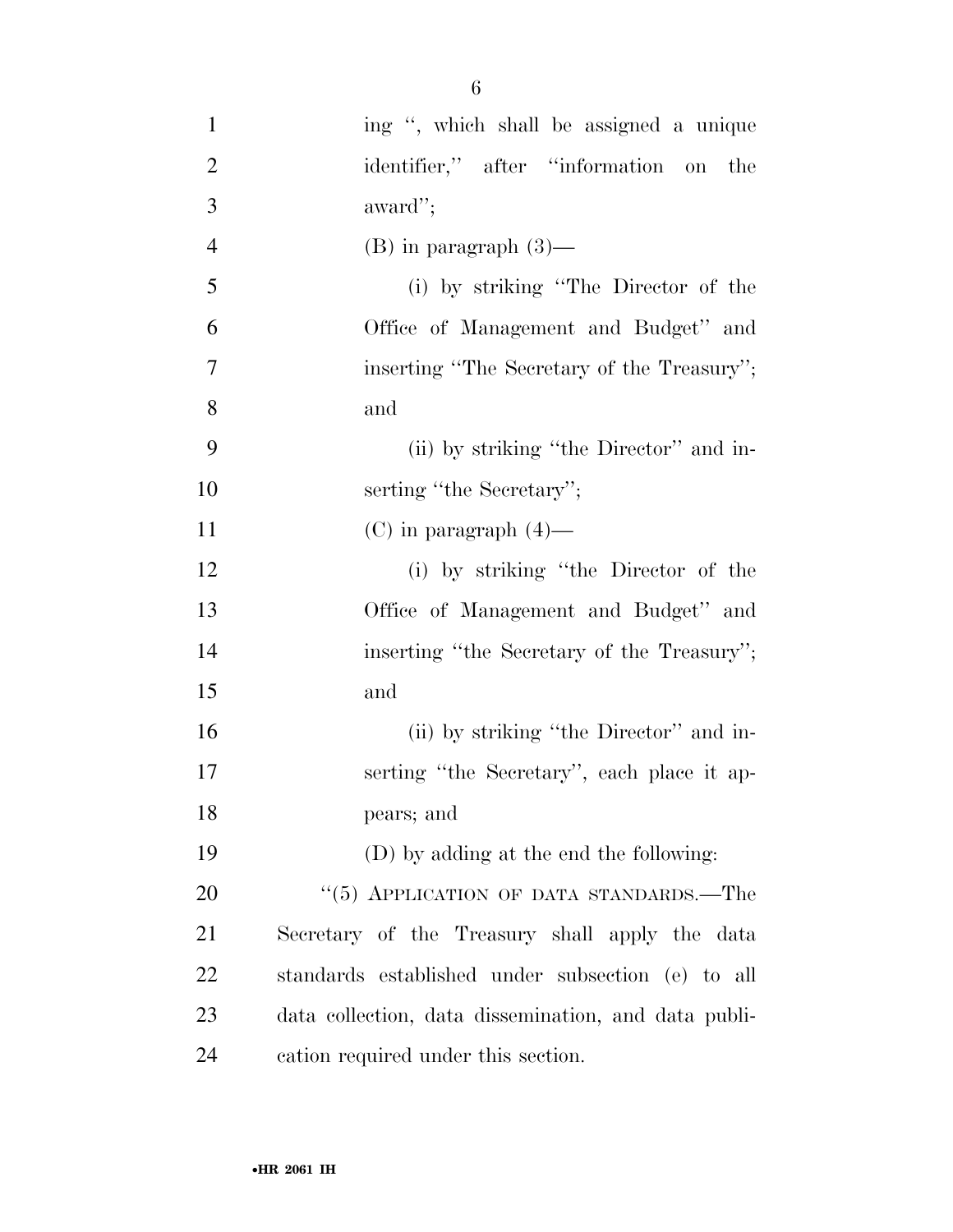| $\mathbf{1}$   | "(6) DATA FEED TO RECOVERY ACCOUNT-                  |
|----------------|------------------------------------------------------|
| $\overline{2}$ | TRANSPARENCY BOARD.—The Sec-<br>ABILITY AND          |
| 3              | retary of the Treasury shall provide the data de-    |
| $\overline{4}$ | scribed in paragraph (1) to the Recovery Account-    |
| 5              | ability and Transparency Board so that it can be in- |
| 6              | cluded in the Recovery Operations Center described   |
| 7              | in subsection $(h)$ .";                              |
| 8              | $(4)$ in subsection $(e)$ —                          |
| 9              | $(A)$ in paragraph $(1)$ —                           |
| 10             | (i) in the matter preceding subpara-                 |
| 11             | graph $(A)$ , by striking "and Grants.gov"           |
| 12             | and inserting "Grants.gov, the Payment               |
| 13             | Automation Manager and Financial Infor-              |
| 14             | mation Repository and other data or data-            |
| 15             | bases from the Department of the Treas-              |
| 16             | ury, the MAX Information System of the               |
| 17             | Office of Management and Budget, and                 |
| 18             | other data from Federal agencies collected           |
| 19             | and identified by the Office of Manage-              |
| 20             | ment and Budget";                                    |
| 21             | (ii) in subparagraph $(B)$ , by adding               |
| 22             | "and" at the end; and                                |
| 23             | (iii) by adding at the end the fol-                  |
| 24             | lowing:                                              |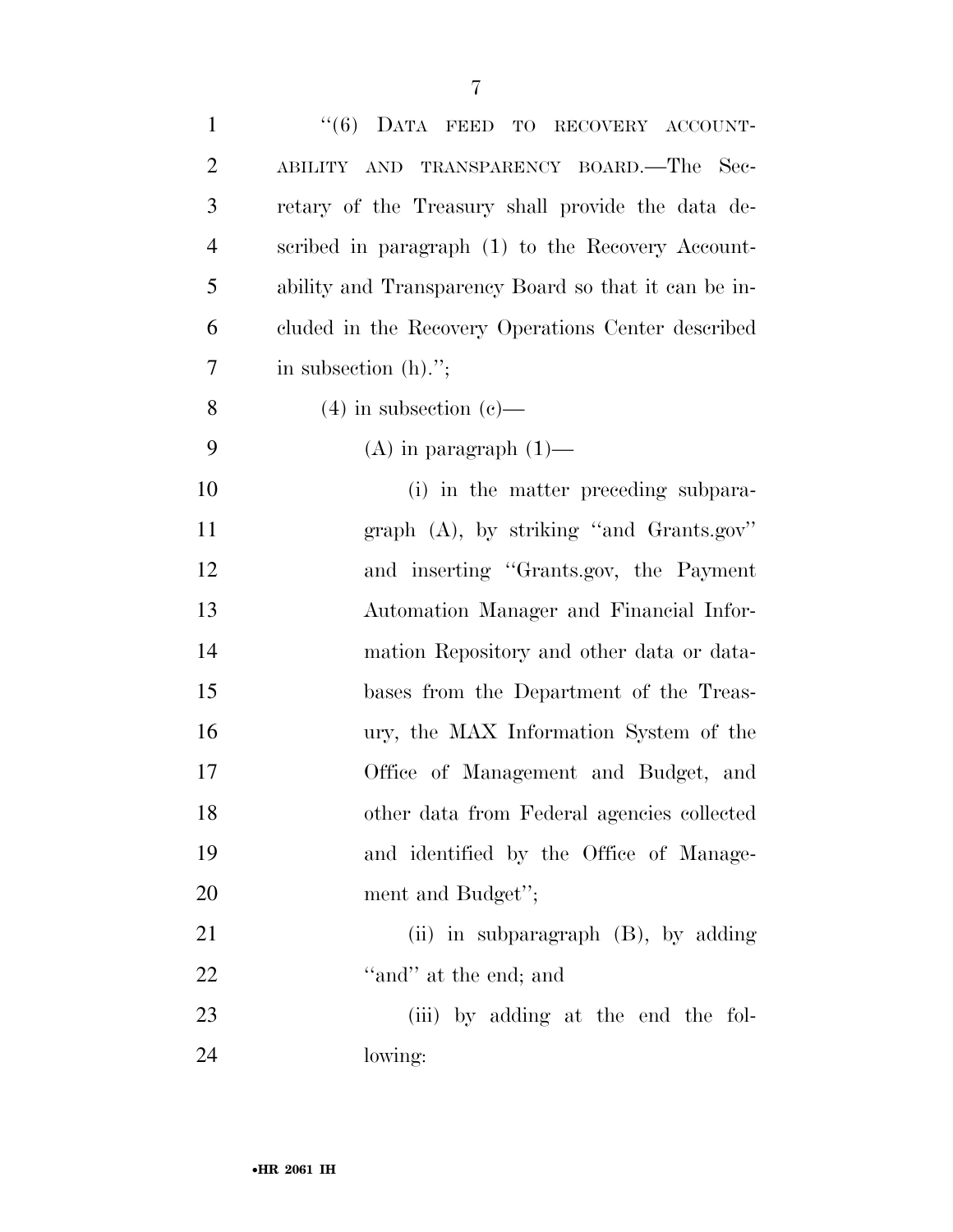| $\mathbf{1}$   | "(C) specify such search shall be confined         |
|----------------|----------------------------------------------------|
| $\overline{2}$ | to Federal funds;";                                |
| 3              | $(B)$ in paragraph $(2)$ , by inserting "the       |
| $\overline{4}$ | Payment Automation Manager and Financial           |
| 5              | Information Repository and other data or data-     |
| 6              | bases from the Department of the Treasury, the     |
| 7              | MAX Information System of the Office of Man-       |
| 8              | agement and Budget, other data from Federal        |
| 9              | agencies collected and identified by the Office of |
| 10             | Management and Budget," after "Grants.gov          |
| 11             | website,";                                         |
| 12             | $(C)$ in paragraph $(4)$ —                         |
| 13             | (i) by striking "shall be updated not              |
| 14             | later" and inserting the following: "shall         |
| 15             | be updated—                                        |
| 16             | "(A) not later"; and                               |
| 17             | (ii) by adding at the end the fol-                 |
| 18             | lowing:                                            |
| 19             | $\lq\lq (B)$ not less than once each quarter with  |
| 20             | information relating to Federal funds;";           |
| 21             | (D) in paragraph $(5)$ —                           |
| 22             | (i) by inserting "Federal funds and"               |
| 23             | before "Federal awards" the first place it         |
| 24             | appears;                                           |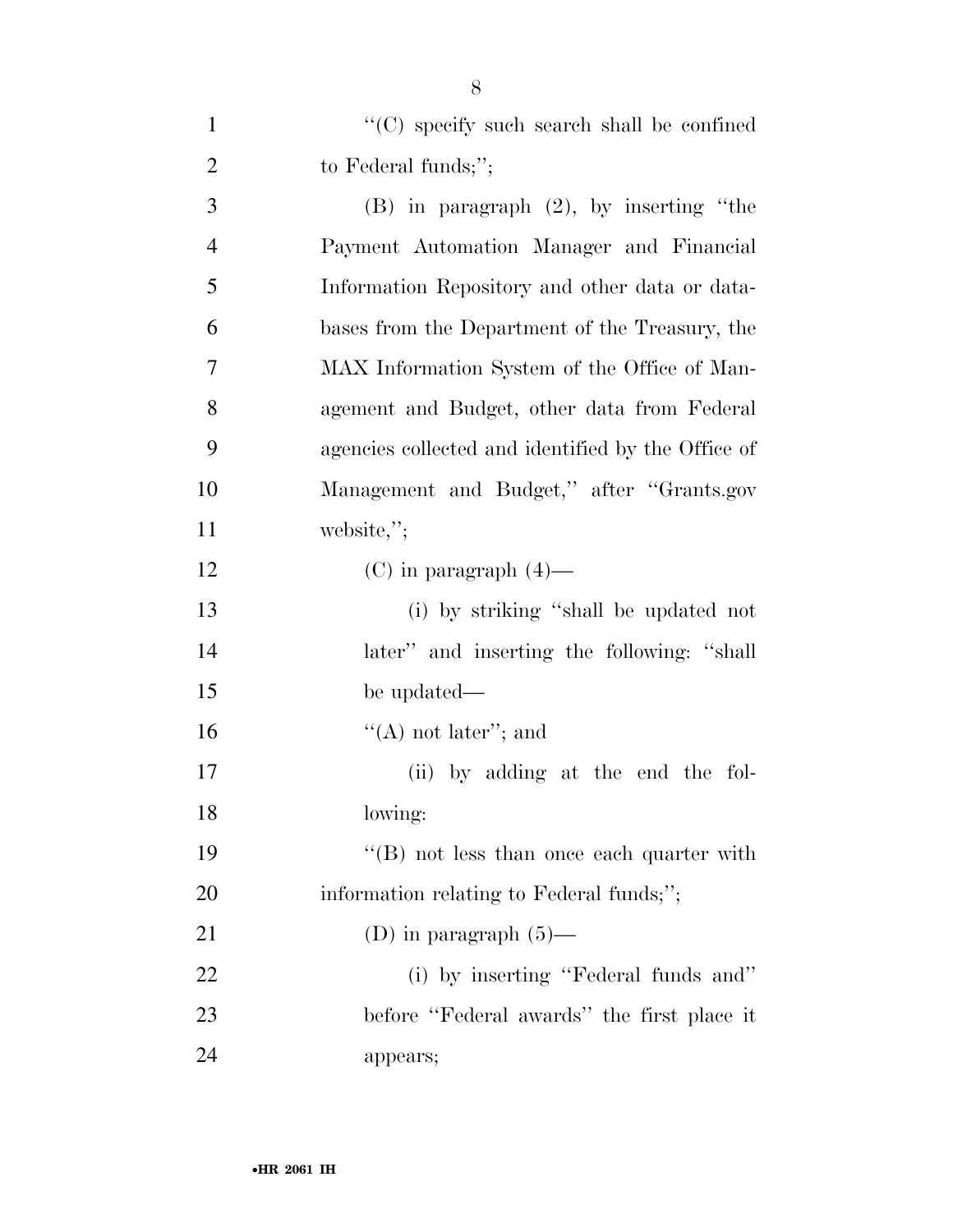| $\mathbf{1}$   | by striking "subsection"<br>(ii)                              |
|----------------|---------------------------------------------------------------|
| $\overline{2}$ | $(a)(2)(A)(i)$ and those described in sub-                    |
| 3              | section $(a)(2)(A)(ii)$ " and inserting "sub-                 |
| $\overline{4}$ | section $(a)(3)(A)(i)$ and those described in                 |
| 5              | subsection $(a)(3)(A)(ii)$ "; and                             |
| 6              | (iii) by striking the period at the end                       |
| 7              | and inserting a semicolon; and                                |
| 8              | (E) by adding at the end the following:                       |
| 9              | $\cdot\cdot$ (6) shall have the ability to aggregate data for |
| 10             | the categories described in paragraphs (1) through            |
| 11             | (5) without double-counting data; and                         |
| 12             | $\lq(7)$ shall permit all information published               |
| 13             | under this section to be downloaded in bulk.";                |
| 14             | $(5)$ by redesignating subsections $(e)$ , $(f)$ , and        |
| 15             | $(g)$ as subsections (i), (j), and (k), respectively; and     |
| 16             | $(6)$ by inserting after subsection $(d)$ the fol-            |
| 17             | lowing new subsections:                                       |
| 18             | "(e) DEPARTMENT OF THE TREASURY REQUIRE-                      |
| 19             | MENTS FOR DATA STANDARDS.                                     |
| 20             | "(1) IN GENERAL.—The Secretary of the                         |
| 21             | Treasury, in consultation with the Director of the            |
| <u>22</u>      | Office of Management and Budget, the Adminis-                 |
| 23             | trator of General Services, and the heads of Federal          |
| 24             | agencies, shall establish Government-wide financial           |
| $25\,$         | data standards for Federal funds, which shall—                |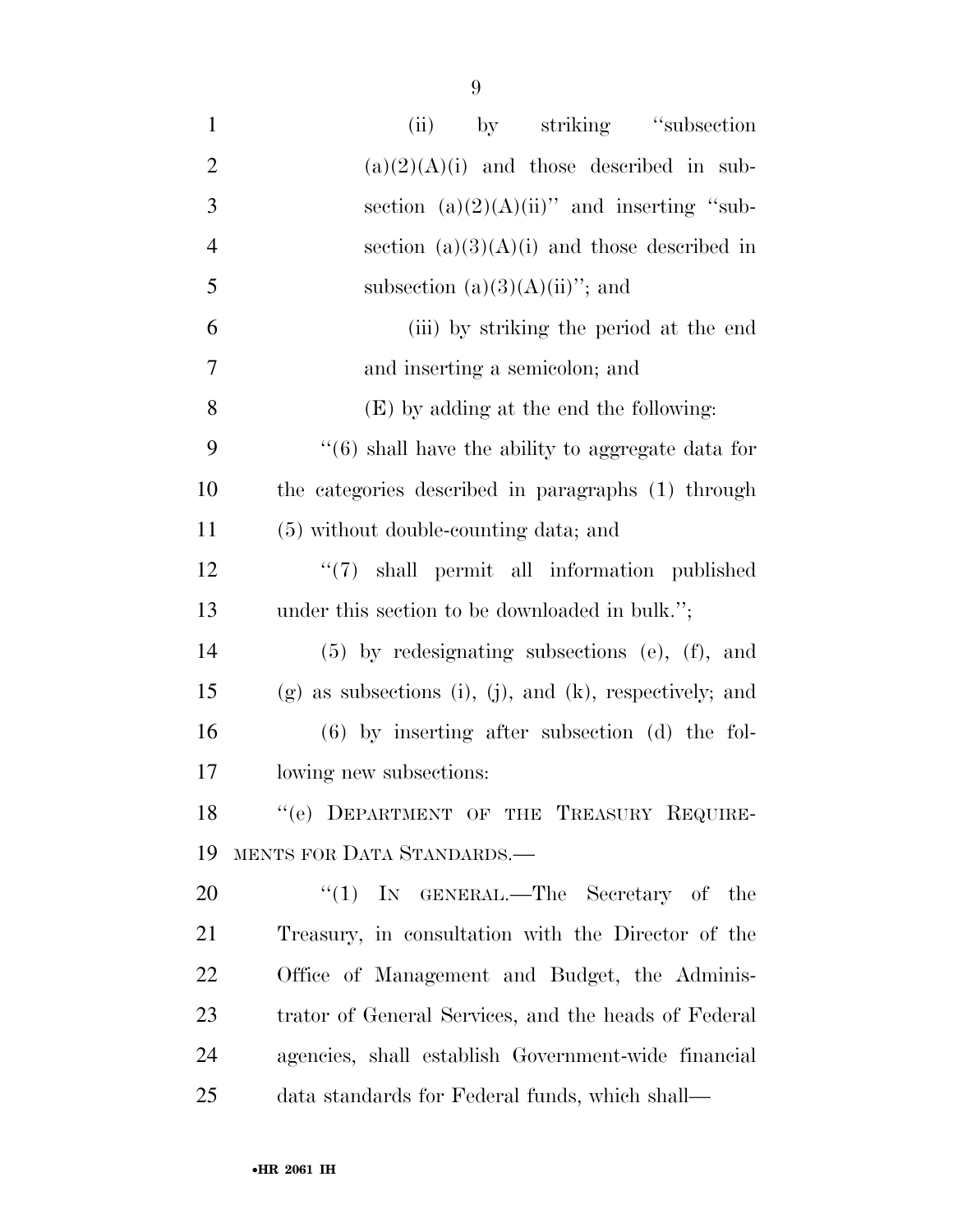| $\mathbf{1}$   | "(A) include common data elements, such            |
|----------------|----------------------------------------------------|
| $\overline{2}$ | as codes, unique award identifiers, and fields,    |
| 3              | for financial and payment information required     |
| $\overline{4}$ | to be reported by Federal agencies and entities    |
| 5              | receiving Federal funds, including identifiers for |
| 6              | Federal awards and entities receiving Federal      |
| $\tau$         | awards;                                            |
| 8              | "(B) to the extent reasonable and prac-            |
| 9              | ticable, ensure interoperability and incor-        |
| 10             | porate—                                            |
| 11             | "(i) common data elements developed                |
| 12             | and maintained by an international vol-            |
| 13             | untary consensus standards body, as de-            |
| 14             | fined by the Office of Management and              |
| 15             | Budget, such as the International Organi-          |
| 16             | zation for Standardization;                        |
| 17             | "(ii) common data elements developed               |
| 18             | and maintained by Federal agencies with            |
| 19             | authority over contracting and financial as-       |
| <b>20</b>      | sistance, such as the Federal Acquisition          |
| 21             | Regulatory Council; and                            |
| 22             | "(iii) common data elements devel-                 |
| 23             | oped and maintained by accounting stand-           |
| 24             | ards organizations; and                            |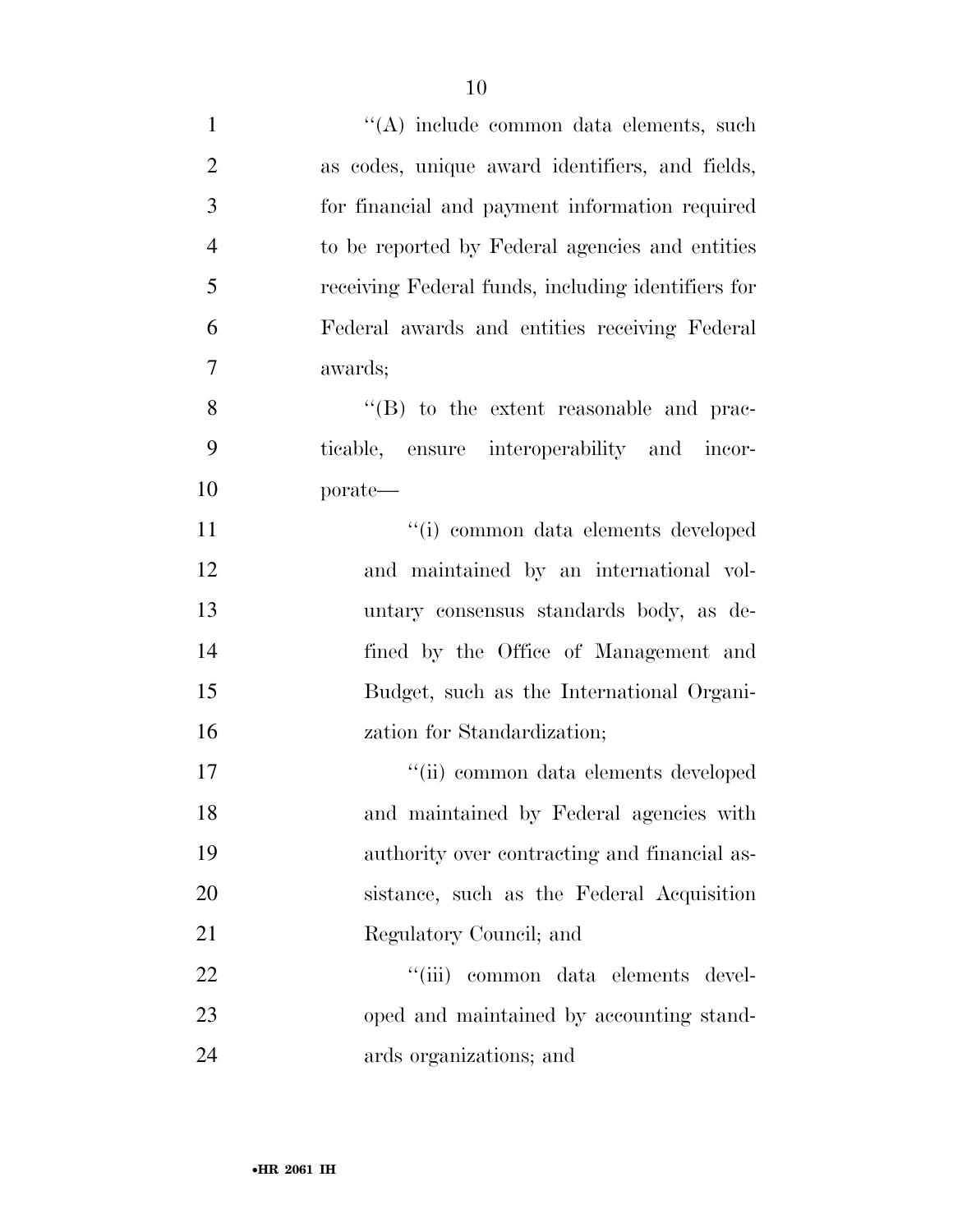| $\mathbf{1}$   | "(C) include data reporting standards       |
|----------------|---------------------------------------------|
| $\overline{2}$ | $that$ —                                    |
| 3              | "(i) incorporate a widely accepted,         |
| $\overline{4}$ | nonproprietary, searchable, platform-inde-  |
| 5              | pendent computer-readable format;           |
| 6              | "(ii) are consistent with and imple-        |
| 7              | ment applicable accounting principles;      |
| 8              | "(iii) are capable of being continually     |
| 9              | upgraded as necessary;                      |
| 10             | "(iv) are structured to specifically        |
| 11             | support the reporting of financial and per- |
| 12             | formance-related data, such as that any     |
| 13             | data produced, regardless of reporting      |
| 14             | need or software used for creation or con-  |
| 15             | sumption, is consistent and comparable      |
| 16             | across reporting situations;                |
| 17             | "(v) establish, for each data point, a      |
| 18             | standard method of conveying the report-    |
| 19             | ing period, reporting entity, unit of meas- |
| 20             | ure, and other associated attributes; and   |
| 21             | "(vi) incorporate nonproprietary            |
| 22             | standards in effect on the date of enact-   |
| 23             | ment of the Digital Accountability and      |
| 24             | Transparency Act of 2013.                   |
| 25             | $"(2)$ DEADLINES.—                          |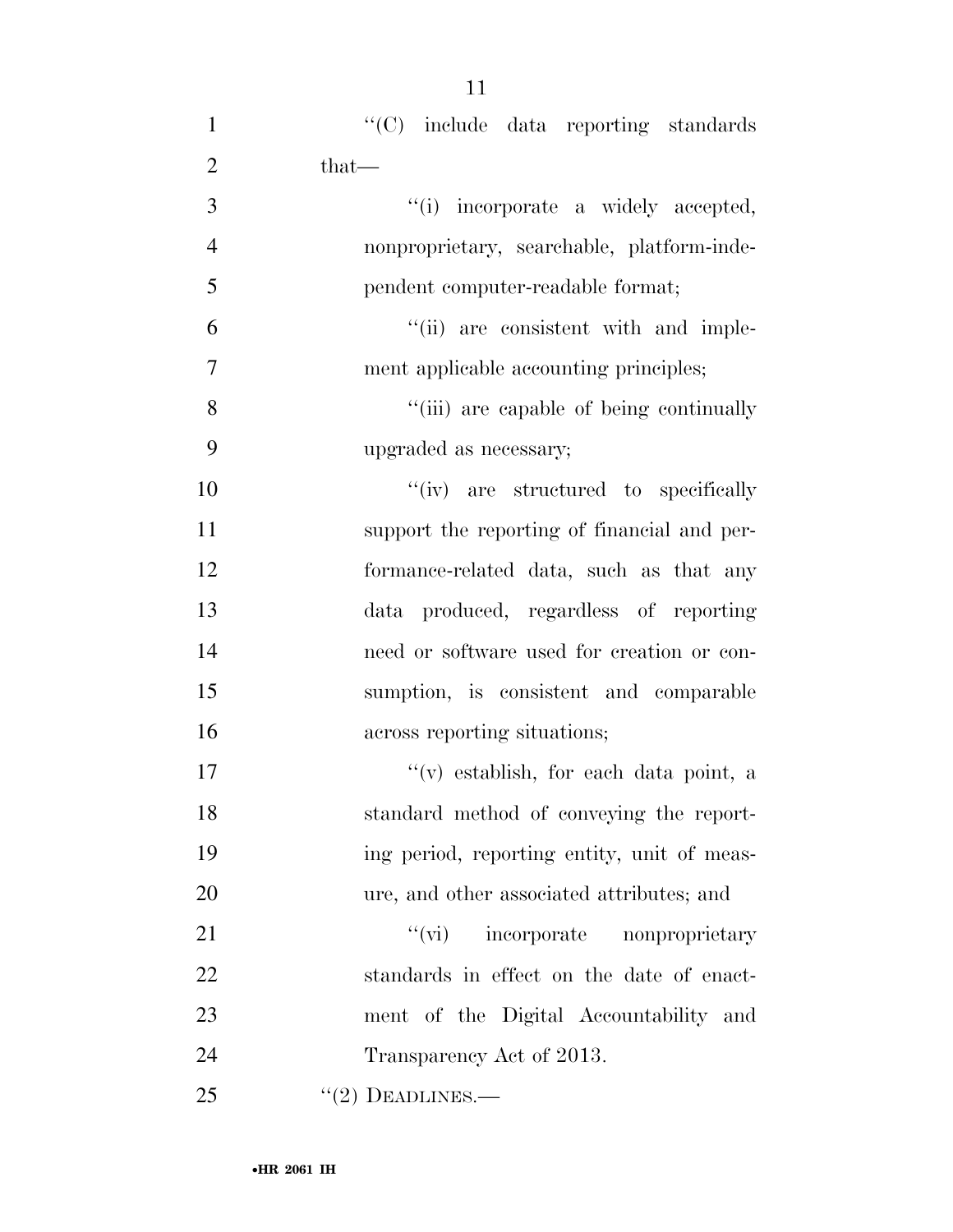| $\mathbf{1}$   | "(A) GUIDANCE.—The Secretary of the                   |
|----------------|-------------------------------------------------------|
| $\overline{2}$ | Treasury, in consultation with the Director of        |
| $\mathfrak{Z}$ | the Office of Management and Budget, shall            |
| $\overline{4}$ | issue guidance on the data standards estab-           |
| 5              | lished under paragraph (1) to Federal agencies        |
| 6              | not later than 1 year after the date of enact-        |
| 7              | ment of the Digital Accountability and Trans-         |
| 8              | parency Act of 2013.                                  |
| 9              | "(B) WEBSITE.—Not later than 1 year                   |
| 10             | after the date on which the guidance under            |
| 11             | clause (i) is issued, the Secretary of the Treas-     |
| 12             | ury shall ensure that the website required under      |
| 13             | this section makes data publicly available in ac-     |
| 14             | cordance with the data standards established          |
| 15             | under paragraph $(1)$ .                               |
| 16             | "(C) AGENCIES.—Not later than $180$ days              |
| 17             | after the date on which the guidance under sub-       |
| 18             | paragraph (A) is issued, each Federal agency          |
| 19             | shall collect, report, and maintain data in ac-       |
| 20             | cordance with the data standards established          |
| 21             | under paragraph $(1)$ .                               |
| 22             | CONSULTATION.—The Secretary of the<br>(3)             |
| 23             | Treasury shall consult with public and private stake- |
| 24             | holders in establishing data standards under this     |
| 25             | subsection.                                           |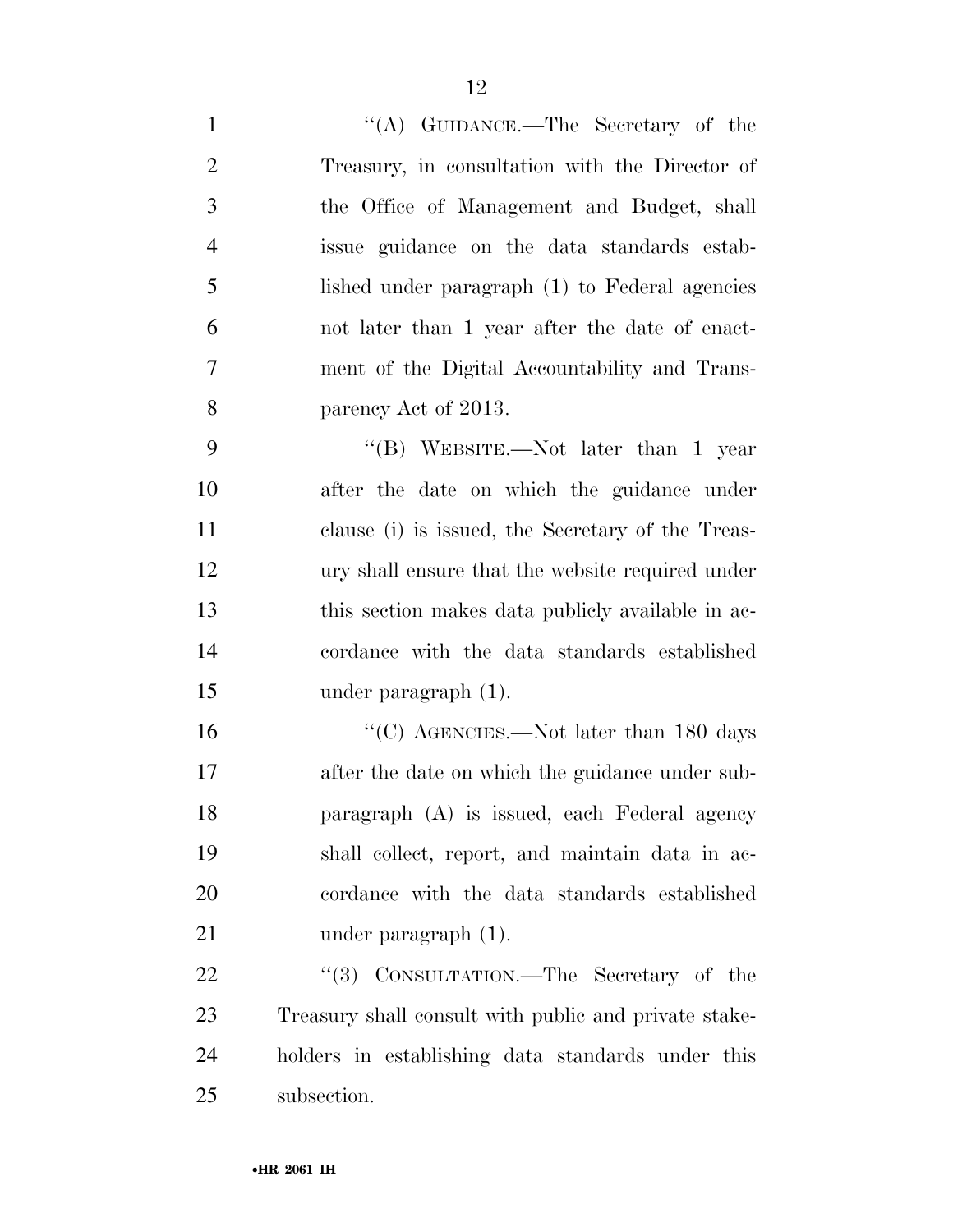''(f) CONSOLIDATED RECIPIENT FINANCIAL RE- PORTS.—The Director of the Office of Management and Budget shall—

4 "(1) review the financial reporting required by Federal agencies for Federal award recipients to consolidate financial reporting and reduce duplica- tive financial reporting and compliance costs for re-cipients;

9 "(2) request input from Federal award recipi- ents to reduce duplicative financial reporting, espe- cially from State and local governments and institu-tions of higher education;

 $\frac{13}{2}$   $\frac{13}{2}$  not later than 1 year after the date of en- actment of the Digital Accountability and Trans- parency Act of 2013, provide guidance to the heads of Federal agencies regarding how to simplify the re- porting requirements for Federal award recipients to consolidate financial reporting, reduce duplicative re- porting, and reduce compliance costs, as appro-priate; and

21 ''(4) not later than 18 months after the date of enactment of the Digital Accountability and Trans- parency Act of 2013, submit to Congress a report regarding any legislative action required to consoli-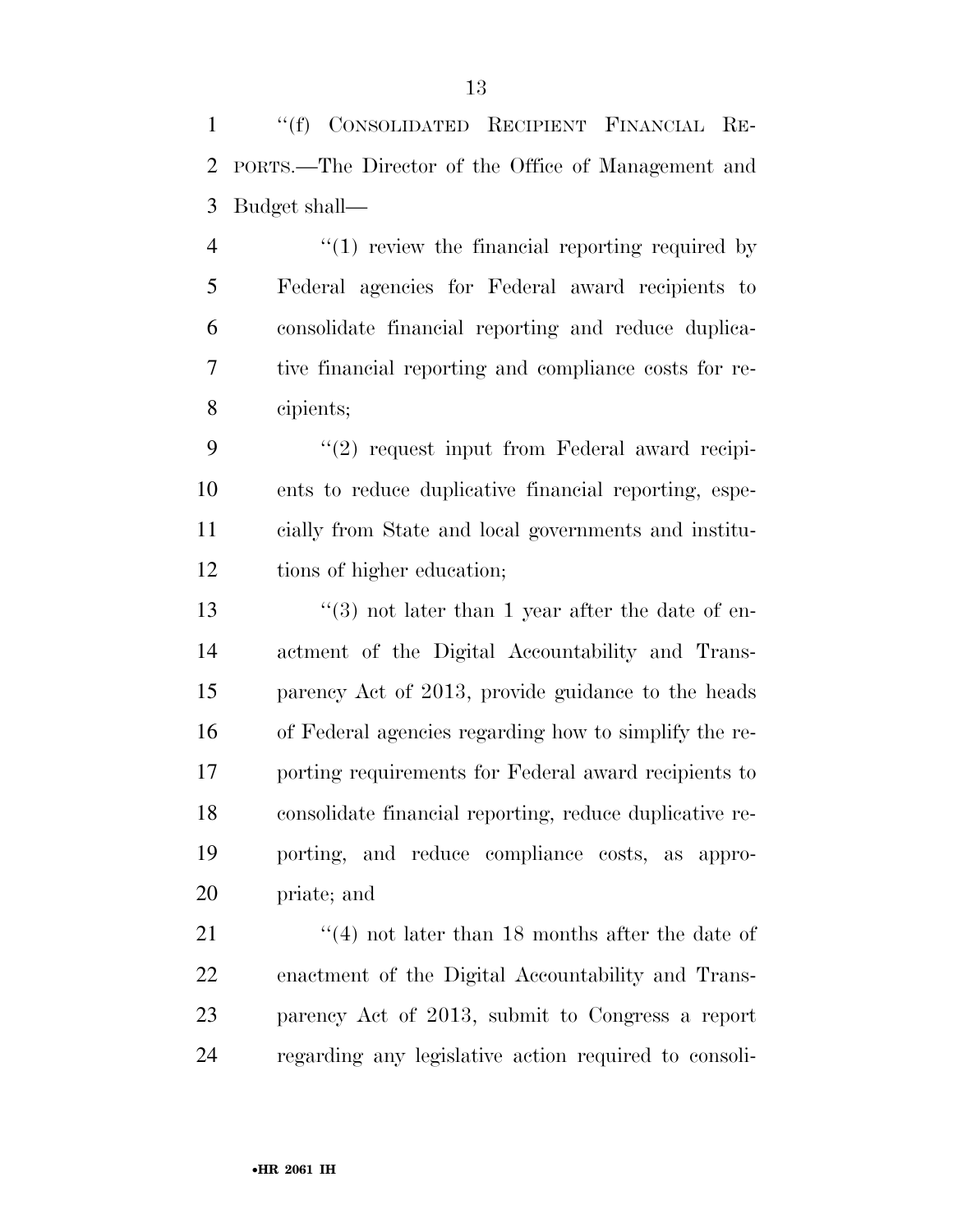| $\mathbf{1}$   | date, streamline, or reduce the cost of reporting re- |
|----------------|-------------------------------------------------------|
| $\overline{2}$ | quirements for Federal award recipients.              |
| 3              | "(g) ACCOUNTABILITY FOR FEDERAL FUNDING.              |
| $\overline{4}$ | "(1) IN GENERAL.—Not later than 1 year after          |
| 5              | the date of enactment of the Digital Accountability   |
| 6              | and Transparency Act of 2013, and every 2 years       |
| 7              | thereafter until the date that is 6 years after such  |
| 8              | date of enactment, the Inspector General of each      |
| 9              | Federal agency, in consultation with the Comptroller  |
| 10             | General of the United States, shall review a sam-     |
| 11             | pling of the data submitted under this Act by the     |
| 12             | agency, and shall submit to Congress and make pub-    |
| 13             | licly available a report on the completeness, timeli- |
| 14             | ness, quality, and accuracy of the data sampled and   |
| 15             | implementation and use of consistent data<br>the      |
| 16             | standards by the Federal agency.                      |
| 17             | $``(2)$ COMPTROLLER GENERAL.—                         |
| 18             | "(A) IN GENERAL.—Not later than 2 years               |
| 19             | after the date of enactment of the Digital Ac-        |
| 20             | countability and Transparency Act of 2013, and        |

every 2 years thereafter until the date that is

6 years after such date of enactment, and after

review of the reports submitted under para-

graph (1), the Comptroller General of the

United States shall submit to Congress and

•**HR 2061 IH**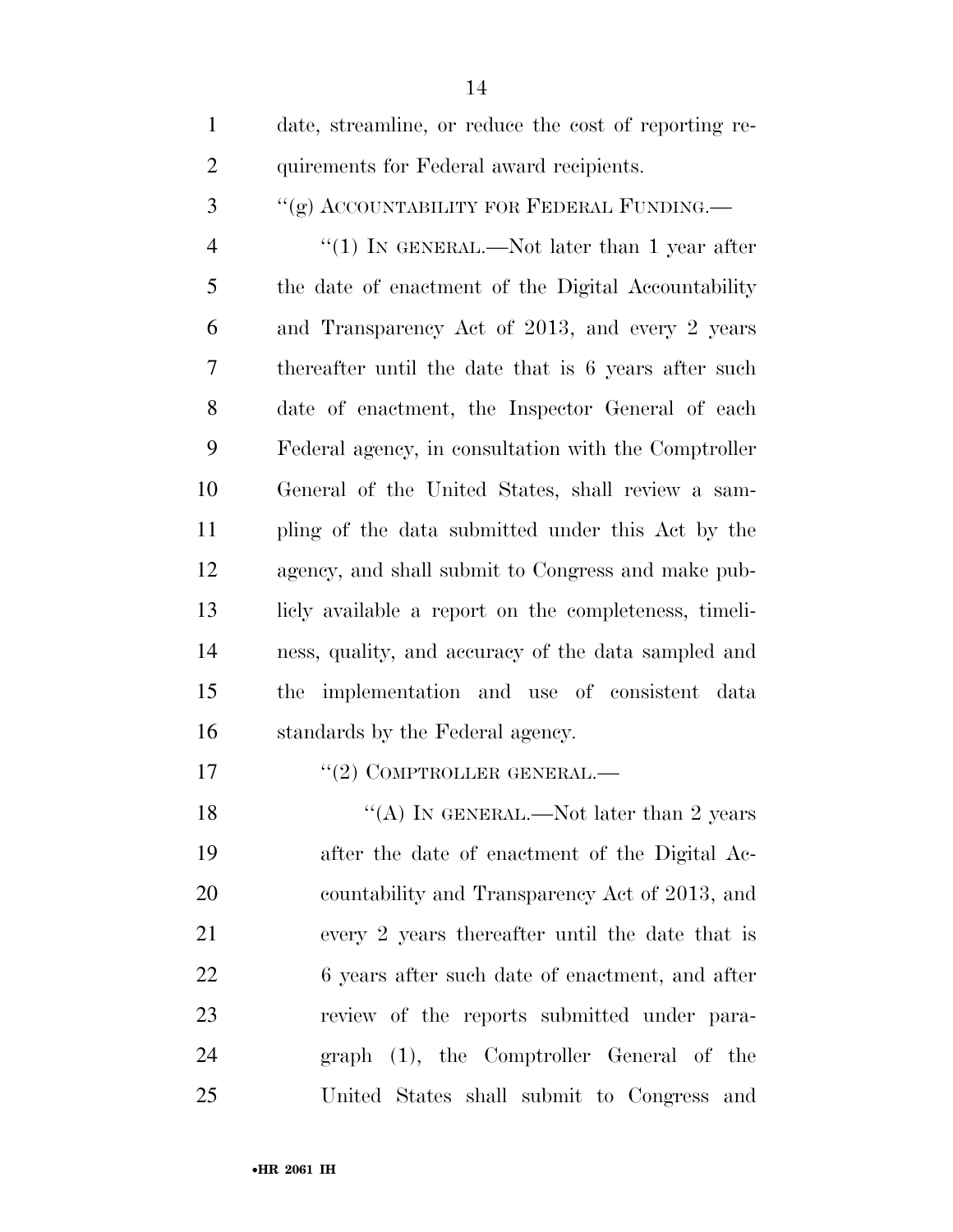make publicly available a report on the com- pleteness, timeliness, quality, and accuracy of the data submitted under this Act by each Fed- eral agency and the implementation and use of consistent data standards by each Federal agency.

7 "'(B) RANKING.—The Comptroller General of the United States shall make available a ranking of Federal agencies regarding data quality, accuracy, and compliance with this Act. ''(h) RECOVERY ACCOUNTABILITY AND TRANS-PARENCY BOARD.—

 ''(1) RESOURCES AND MECHANISMS.—The Re- covery Accountability and Transparency Board shall develop and test information technology resources and oversight mechanisms to enhance the trans- parency of and detect and remediate waste, fraud, and abuse in Federal spending for Inspectors Gen-eral.

20 "(2) WEBSITE.—The Recovery Accountability and Transparency Board shall maintain a website informing the public of its activities to identify waste, fraud, and abuse and increase transparency of Federal funds to provide support for Inspectors General.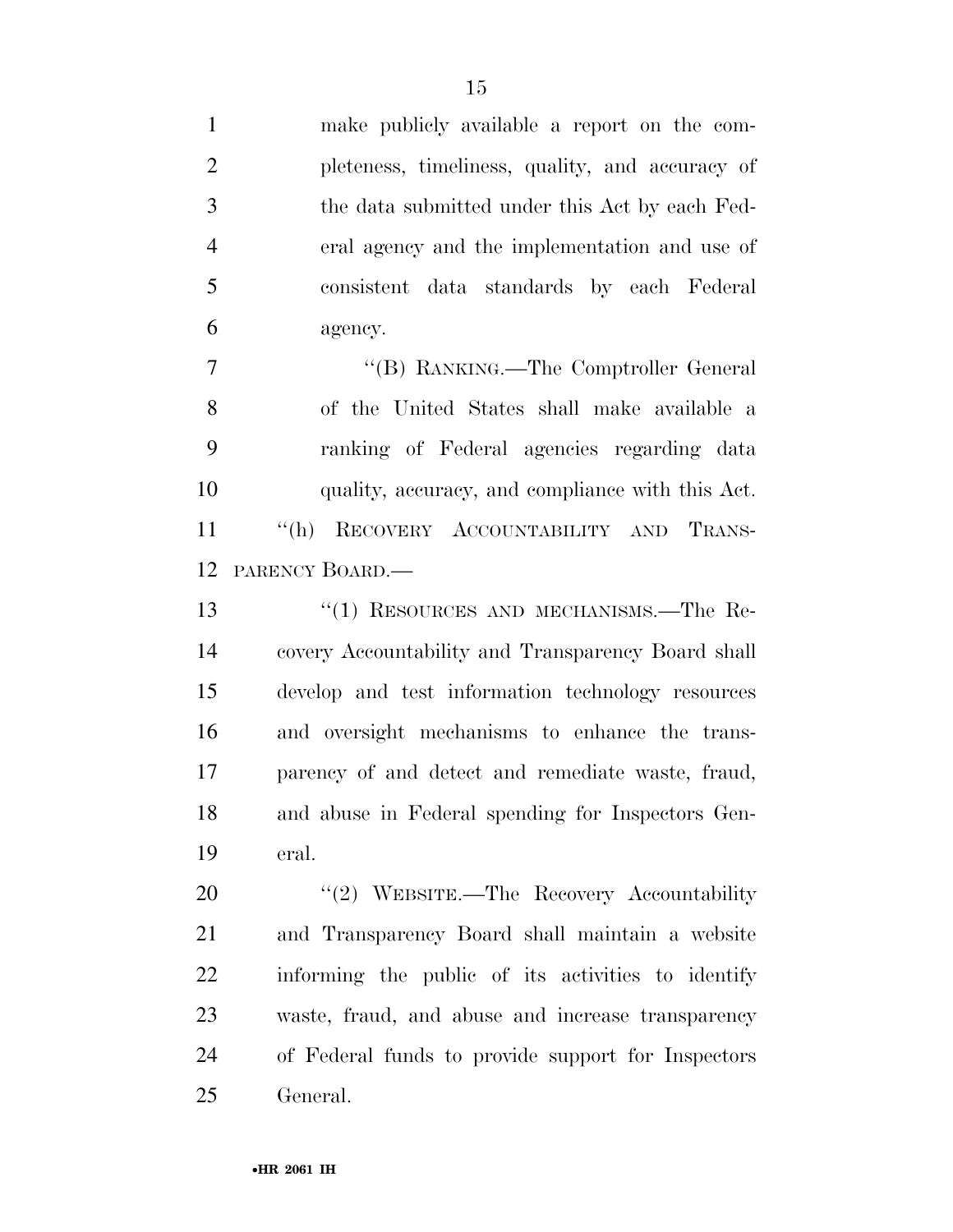| $\mathbf{1}$   | "(3) RECOVERY OPERATIONS CENTER.—The                  |
|----------------|-------------------------------------------------------|
| $\overline{2}$ | Recovery Accountability and Transparency Board        |
| 3              | shall establish and maintain a Recovery Operations    |
| $\overline{4}$ | Center as a Government-wide Internet-based data       |
| 5              | access system to carry out the functions described in |
| 6              | paragraph (4).                                        |
| $\overline{7}$ | "(4) FUNCTIONS OF THE RECOVERY OPER-                  |
| 8              | ATIONS CENTER.—The functions referred to in para-     |
| 9              | $graph(3)$ are the following:                         |
| 10             | "(A) IN GENERAL.—The Recovery Oper-                   |
| 11             | ations Center shall incorporate—                      |
| 12             | "(i) all information described in sub-                |
| 13             | section $(b)(1);$                                     |
| 14             | "(ii) other information maintained by                 |
| 15             | Federal, State, local, and foreign govern-            |
| 16             | ment agencies; and                                    |
| 17             | "(iii) other commercially and publicly                |
| 18             | available information.                                |
| 19             | "(B) SPECIFIC FUNCTIONS.—The Recovery                 |
| 20             | Operations Center shall be designed and oper-         |
| 21             | ated to carry out the following functions:            |
| 22             | "(i) Combine information described in                 |
| 23             | subsection $(b)(1)$ with other compilations           |
| 24             | of information, including those listed in             |
| 25             | subparagraph $(A)$ .                                  |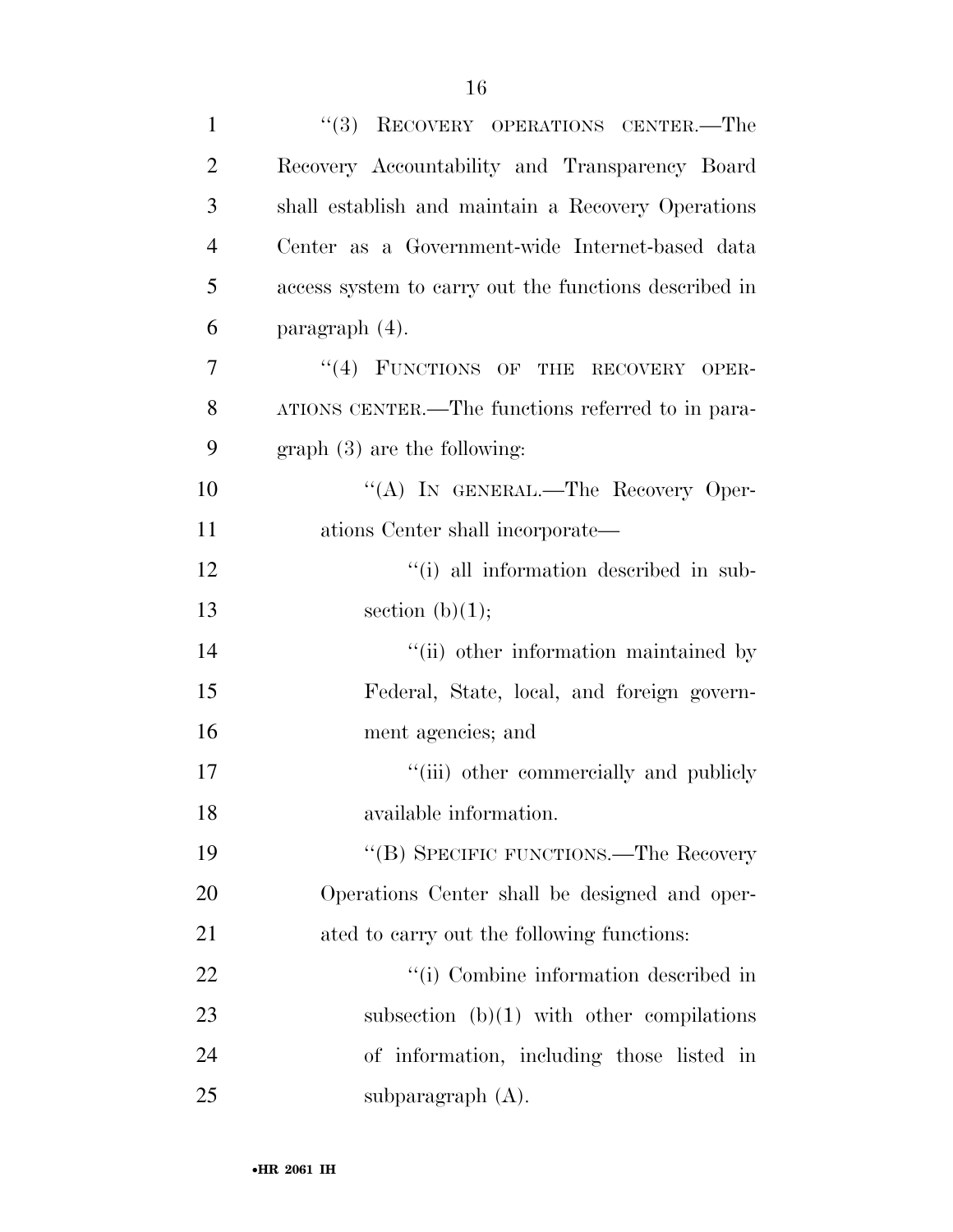''(ii) Permit agencies, in accordance with applicable law, to detect and reme-diate waste, fraud, and abuse.''.

# **SEC. 4. PILOT PROGRAM TO EVALUATE CONSOLIDATED RE-CIPIENT REPORTING.**

 (a) IN GENERAL.—Not later than 90 days after the date of enactment of this Act, the Recovery Accountability and Transparency Board, in consultation with the Sec- retary of the Treasury and the Director of the Office of Management and Budget, shall establish a pilot program relating to reporting by recipients of Federal funds (in this section referred to as the ''pilot program'') for the purpose of increasing financial transparency to—

(1) display the full cycle of Federal funds;

- (2) improve the accuracy of Federal financial data; and
- (3) develop recommendations for reducing re- porting required of recipients of Federal funds by consolidating and automating financial reporting re-20 quirements across the Federal Government.

(b) REQUIREMENTS.—The pilot program shall—

 (1) include recipients that collectively receive not less than \$1,000,000,000 in Federal funds each fiscal year;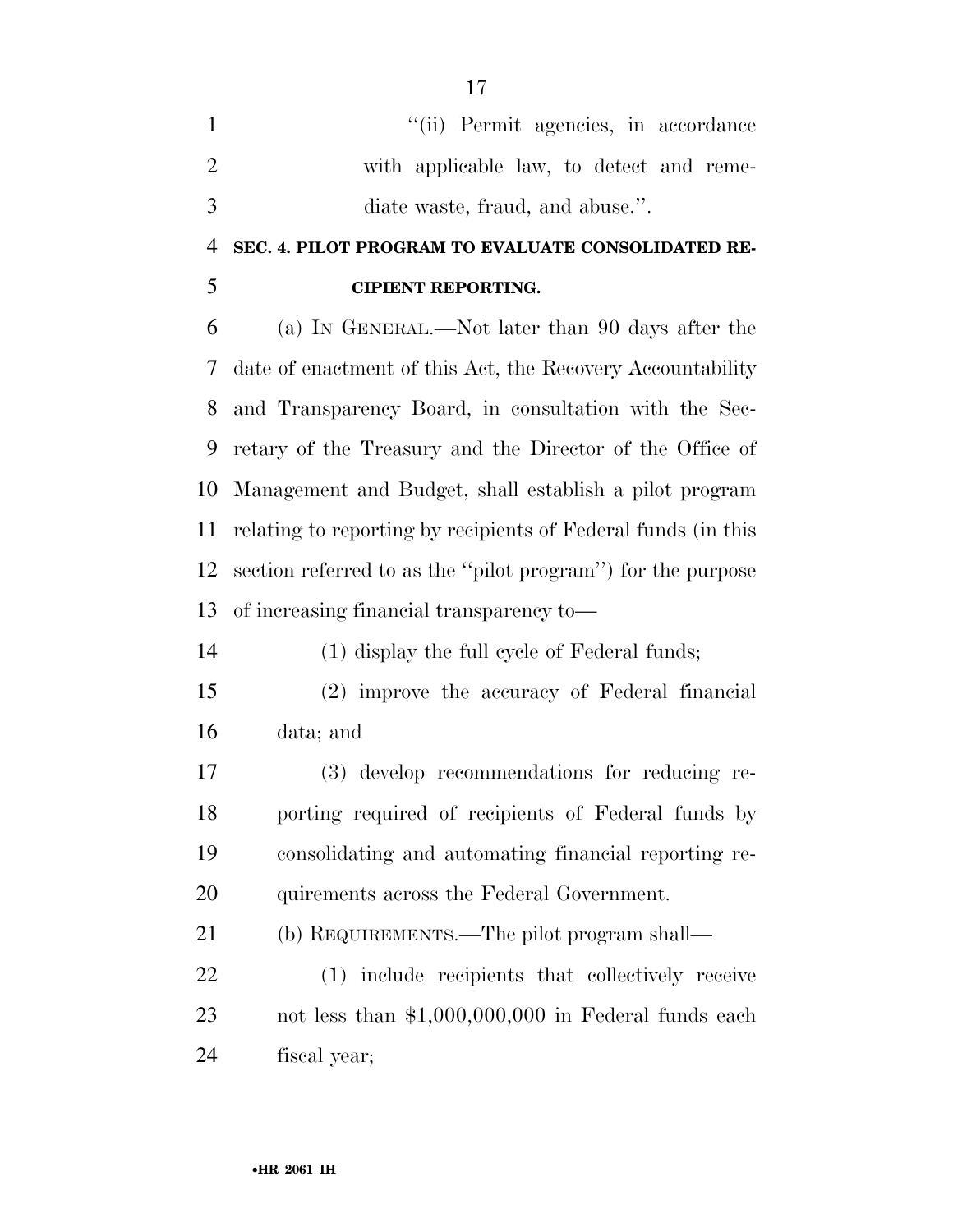(2) include recipients that receive Federal funds under multiple programs across multiple agencies; and

 (3) include recipients that collectively receive Federal funds under contracts, grants, and sub-awards.

 (c) REPORTING AND EVALUATION REQUIRE- MENTS.—Each recipient of Federal funds participating in the pilot program shall submit to the Recovery Account- ability and Transparency Board reports on the finances of the selected Federal awards.

 (d) PUBLICATION OF INFORMATION.—All the infor- mation collected by the Recovery Accountability and Transparency Board under the pilot program shall be made publicly available and searchable on the website es- tablished under section 2 of the Federal Funding Account- ability and Transparency Act of 2006 (31 U.S.C. 6101 note).

 (e) TERMINATION.—The pilot program shall termi- nate on the date that is 3 years after the date on which the Recovery Accountability and Transparency Board es-tablishes the pilot program.

 (f) REPORT TO CONGRESS.—Not later than 90 days after the date on which the pilot program terminates under subsection (e), the Recovery Accountability and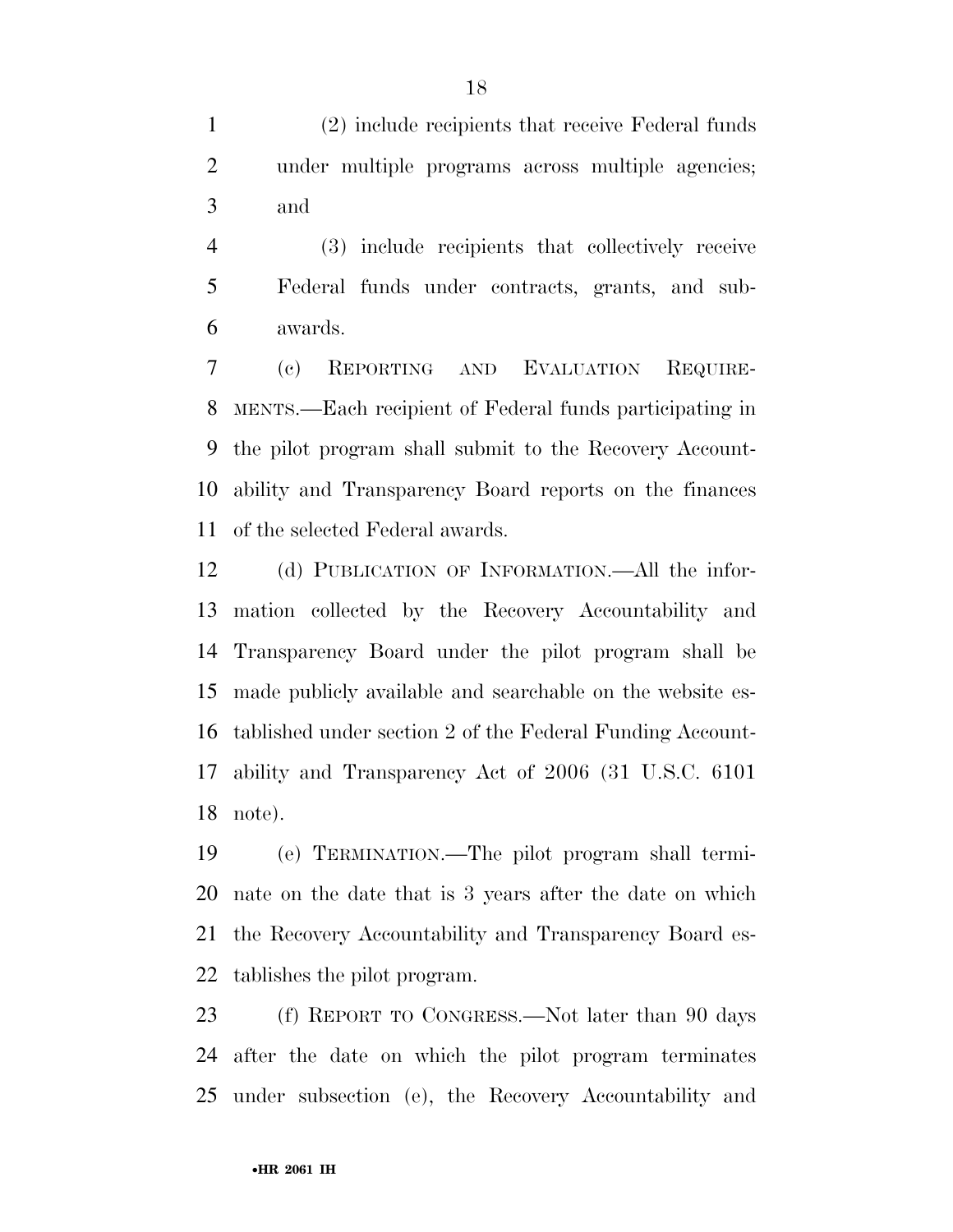Transparency Board shall submit to the Committee on Homeland Security and Governmental Affairs and the Committee on Oversight and Government Reform of the House of Representatives a report on the pilot program, which shall include— (1) a description of financial data collected under the pilot program, the accuracy of the data provided, and the cost to collect the data from re-

- cipients; and
- (2) recommendations for—
- (A) consolidating some or all aspects of Federal financial reporting to reduce the costs to recipients of Federal funds;
- (B) automating some or all aspects of Fed- eral financial reporting to increase efficiency and reduce the costs to recipients of Federal funds; and
- (C) improving financial transparency.

## **SEC. 5. CLASSIFIED AND PROTECTED INFORMATION.**

 Section 3 of the Federal Funding Accountability and Transparency Act of 2006 (31 U.S.C. 6101 note) is amended to read as follows: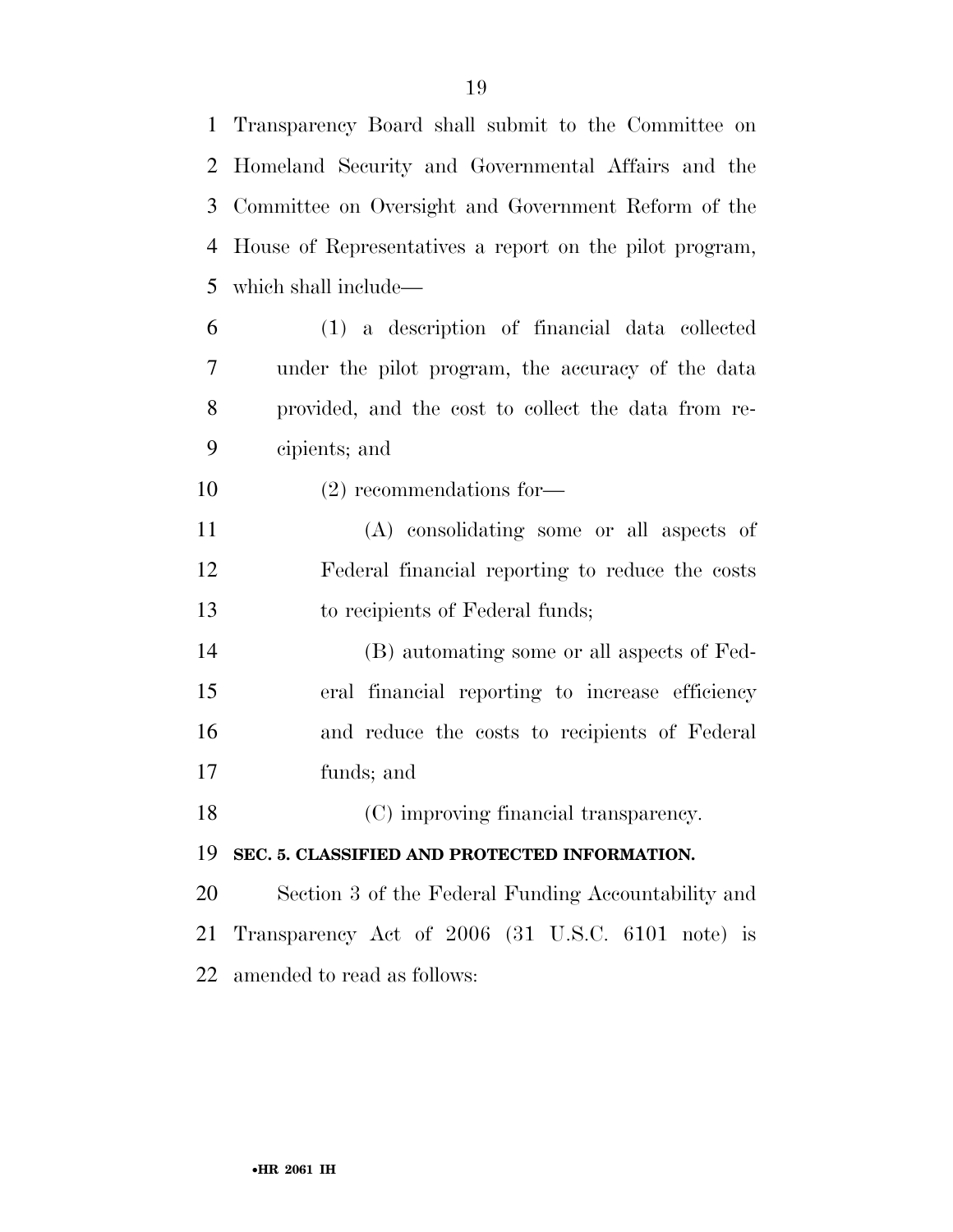#### **''SEC. 3. CLASSIFIED AND PROTECTED INFORMATION.**

 ''Nothing in this Act shall require the disclosure to the public or to any person without an identifiable need to know—

5  $\frac{1}{1}$  information protected under section 552 of title 5, United States Code (commonly known as the 'Freedom of Information Act'); or

8 "(2) information protected under section 552a of title 5, United States Code (commonly known as the 'Privacy Act of 1974'), or section 6103 of the 11 Internal Revenue Code of 1986.".

# **SEC. 6. AMERICAN RECOVERY AND REINVESTMENT ACT OF 2009 AMENDMENTS.**

Public Law 111–5 is amended—

15 (1) in subsection 1501(4) of title XV, by adding before the period at the end the following: ''except that, in subtitle B, the term means any funds that are obligated or expended by an agency from appro-priations made under this or any other Act'';

 (2) in section 1512 of title XV, by adding at 21 the end the following:

22 "(i) EXPIRATION.—The requirements in this section shall expire on September 31, 2013.'';

 (3) in section 1523 of title XV, by adding at the end the following: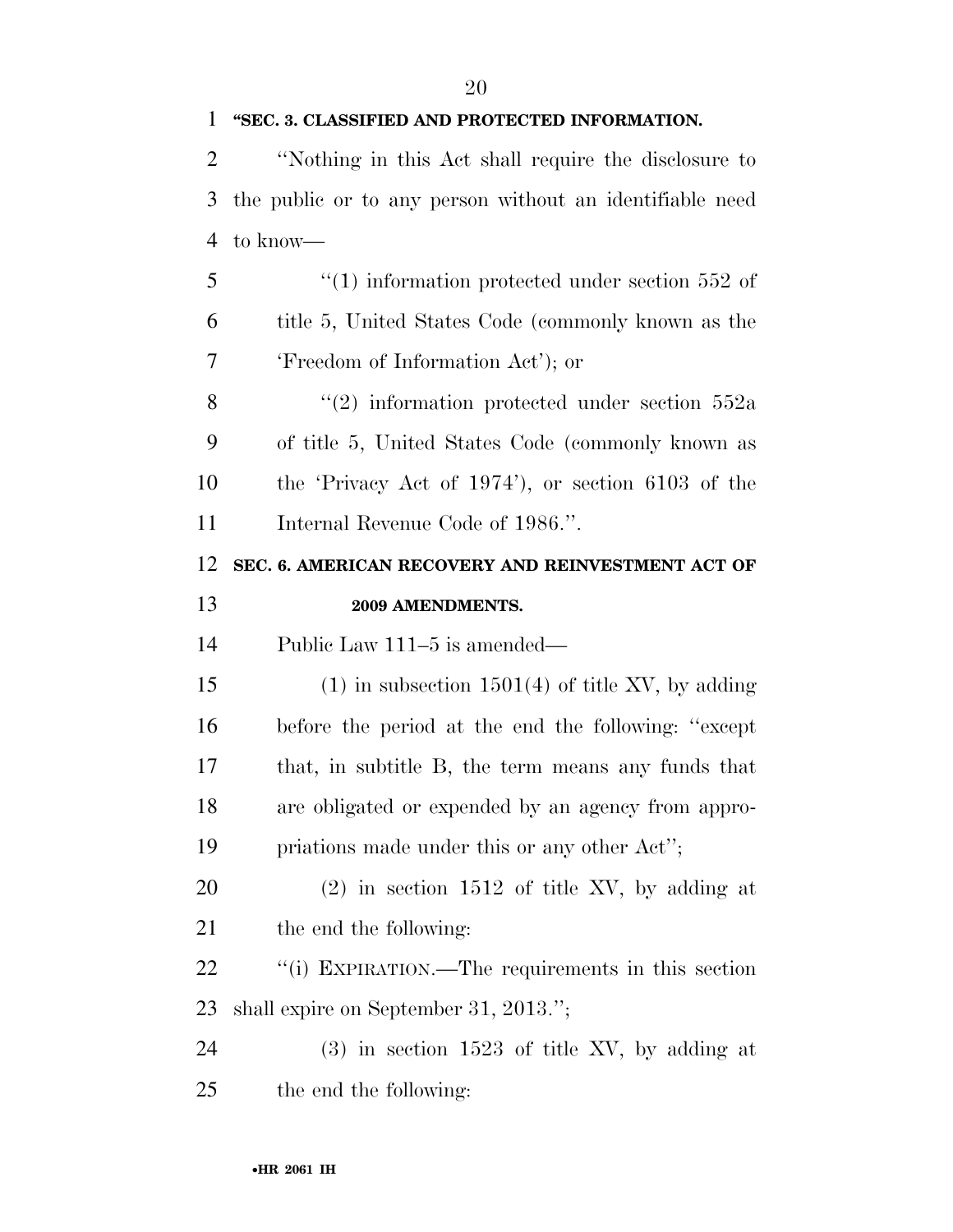| $\mathbf{1}$   | "(d) EXPIRATION.—The requirements in this section                   |
|----------------|---------------------------------------------------------------------|
| $\overline{2}$ | shall expire on September 30, 2013.";                               |
| 3              | $(4)$ in section 1526 of title XV, by adding at                     |
| $\overline{4}$ | the end the following:                                              |
| 5              | "(e) EXPIRATION.—The requirements in this section                   |
| 6              | shall expire on September 30, 2013."; and                           |
| 7              | $(5)$ in section 1530 of title XV, by striking                      |
| 8              | "September 30, 2013," and inserting "September"                     |
| 9              | 30, 2017."                                                          |
| 10             | SEC. 7. DISASTER RELIEF APPROPRIATIONS ACT OF 2013                  |
| 11             | <b>AMENDMENTS.</b>                                                  |
| 12             | Public Law 113–2 is amended in section $904(d)$ —                   |
| 13             | (1) by striking "for purposes related to the im-                    |
| 14             | pact of Hurricane Sandy";                                           |
| 15             | (2) by striking "related to the impact of Hurri-                    |
| 16             | cane Sandy" after "receiving appropriations"; and                   |
| 17             | (3) by striking "related to funds appropriated                      |
| 18             | for the impact of Hurricane Sandy" after "on its ac-                |
| 19             | tivities".                                                          |
| 20             | SEC. 8. EXECUTIVE AGENCY ACCOUNTING AND OTHER FI-                   |
| 21             | <b>NANCIAL</b><br><b>MANAGEMENT</b><br><b>REPORTS</b><br><b>AND</b> |
| 22             | PLANS.                                                              |
| 23             | Section $3512(a)$ of title 31, United States Code, is               |
| 24             | amended—                                                            |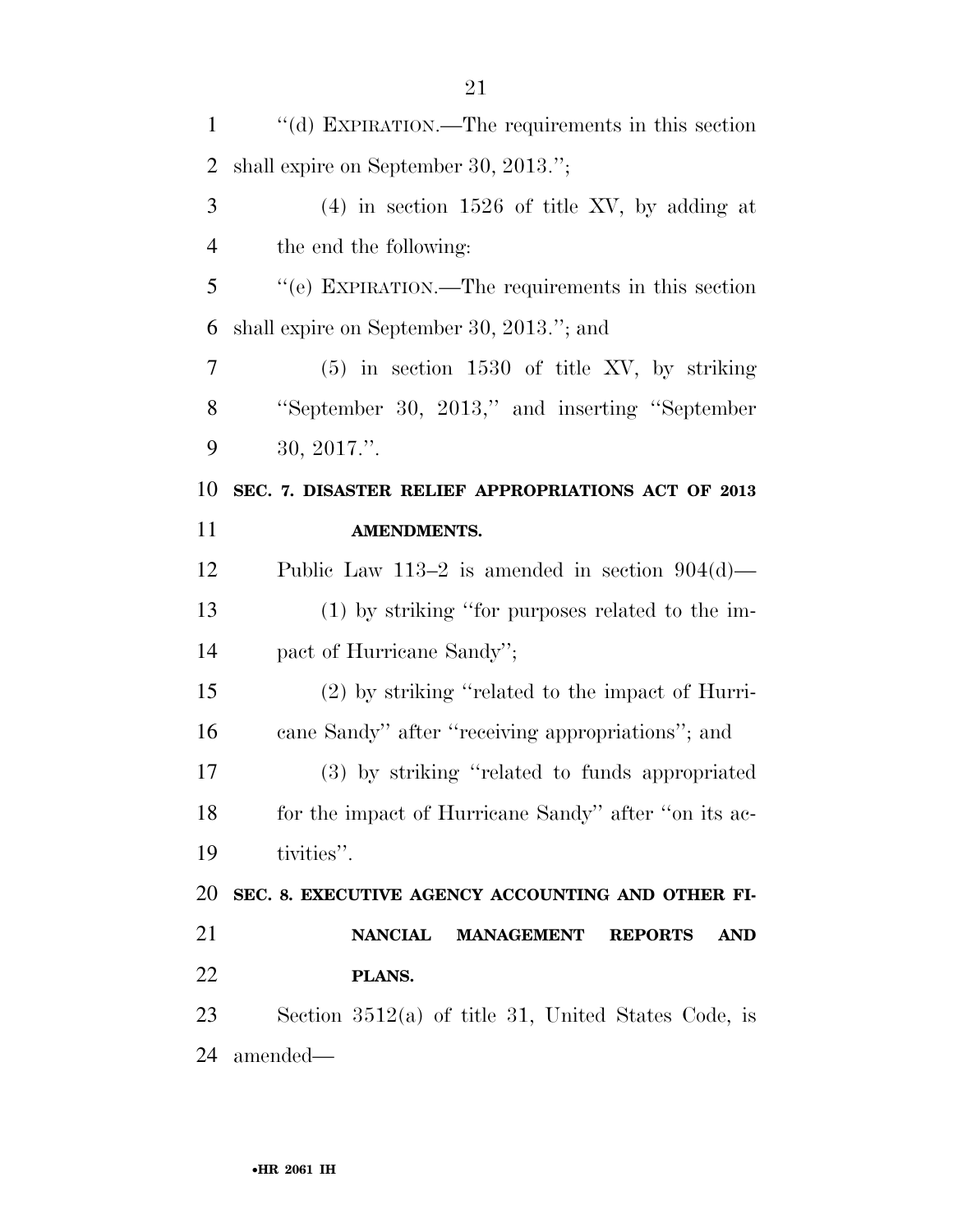(1) in paragraph (1), by inserting ''and make available on the website described under section 1122 of this title'' after ''appropriate committees of the Congress'';

5 (2) in paragraph  $(3)(B)(vi)$ , by inserting ", sys- tem development, financial management workforce development, related risk assessment and mitigation for the Federal Government as a whole, related risk assessment and mitigation for executive agencies, development of capacity to prevent and detect fraud,'' after ''equipment acquisitions''; and

 (3) in paragraph (4), by adding at the end the following:

 ''(C) Not later than 90 days after the date of enact- ment of the Digital Accountability and Transparency Act of 2013, and every 90 days thereafter, the Director shall make available on the website described under section 1122 of this title a report regarding—

 ''(i) specific goals for the most recent full fiscal year, the fiscal year during which the report is sub- mitted, and the fiscal year following the year during which the report is submitted that are necessary steps toward implementing the Federal Funding Ac-countability and Transparency Act of 2006 (31